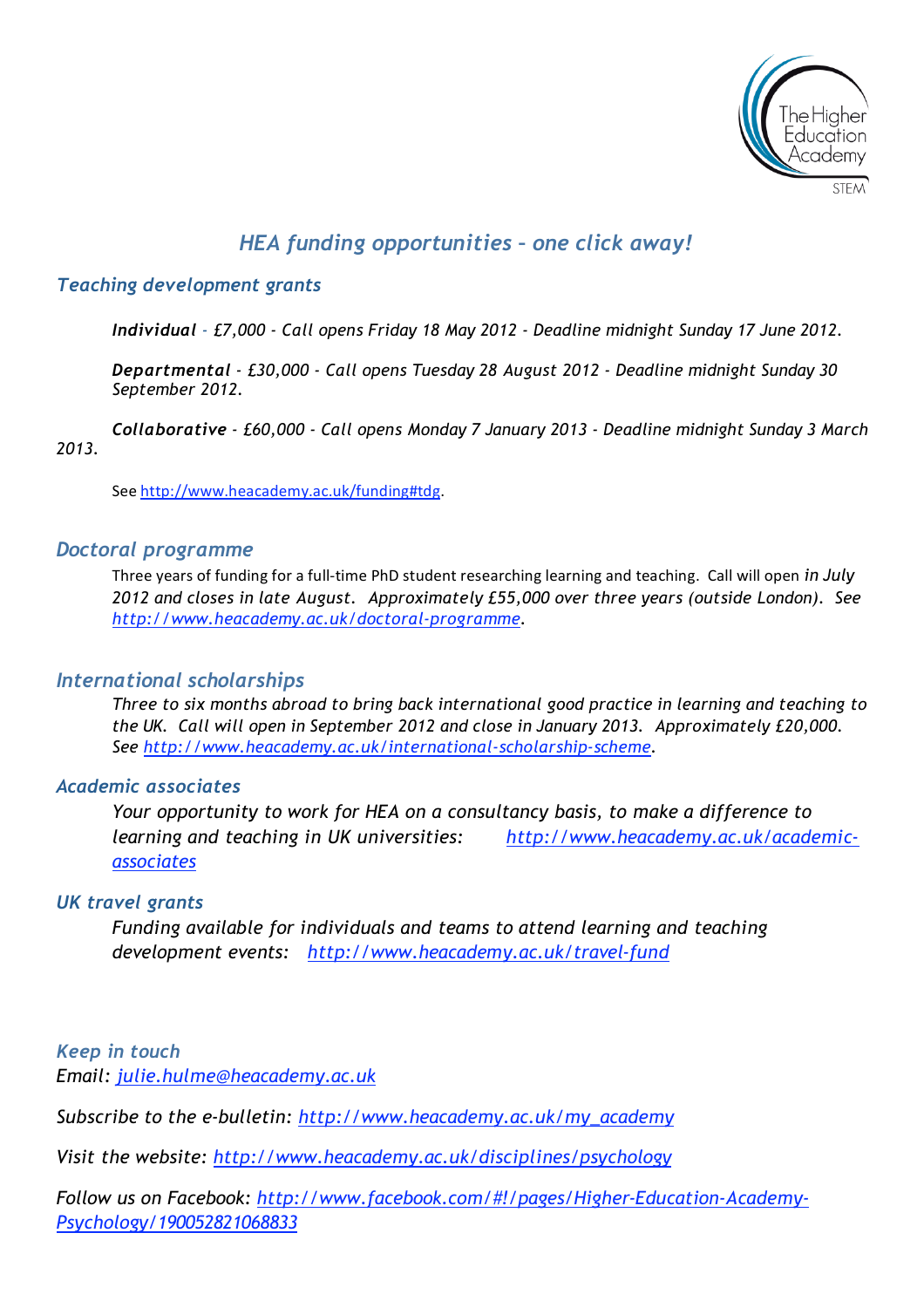

*Follow us on Twitter: @HEAPsychology.* 

*HEA annual conference 3-4 July 2012, University of Manchester; online bookings: http://www.heacademy.ac.uk/annual-conference*

*HEA STEM annual conference*

*April 2013, details to be confirmed soon. See last year's conference at: http://www.heacademy.ac.uk/events/detail/2012/academyevents/STEM\_annual\_conf.* 

*Increased opportunities for fellowship and support for your career:*

See *http://www.heacademy.ac.uk/individuals for more information.*

## *HEA Psychology events*

*Teaching and learning psychology skills and content using technology 13 June 2012, Bournemouth University: http://www.heacademy.ac.uk/events/detail/2012/13-June-using-internet-psyc-teaching-Bournemouth.* 

*Teaching and learning in psychology (early career) 18 June 2012, Goldsmiths, University of London: http://www.heacademy.ac.uk/events/detail/2012/18-June-HEA-STEM-teachingpsychology-Goldsmiths.* 

*Embedding employability in the psychology curriculum 22 June 2012, Glasgow Caledonian University: http://www.heacademy.ac.uk/events/detail/2012/22-June-HEA-STEM-Psyc-Employability-GCU.* 

*Supervising qualitative projects in psychology*

*26 June 2012, Huddersfield University: http://www.heacademy.ac.uk/events/detail/2012/26-June-qualitative-projects-psyc-Huddersfield.*

*The future of widening participation in higher education: revisiting WP policy and practice in 2013*

*13 July 2012, University of West London: http://www.heacademy.ac.uk/events/detail/2012/13-July-HEA-STEM-wideningparticipation-UWL.*